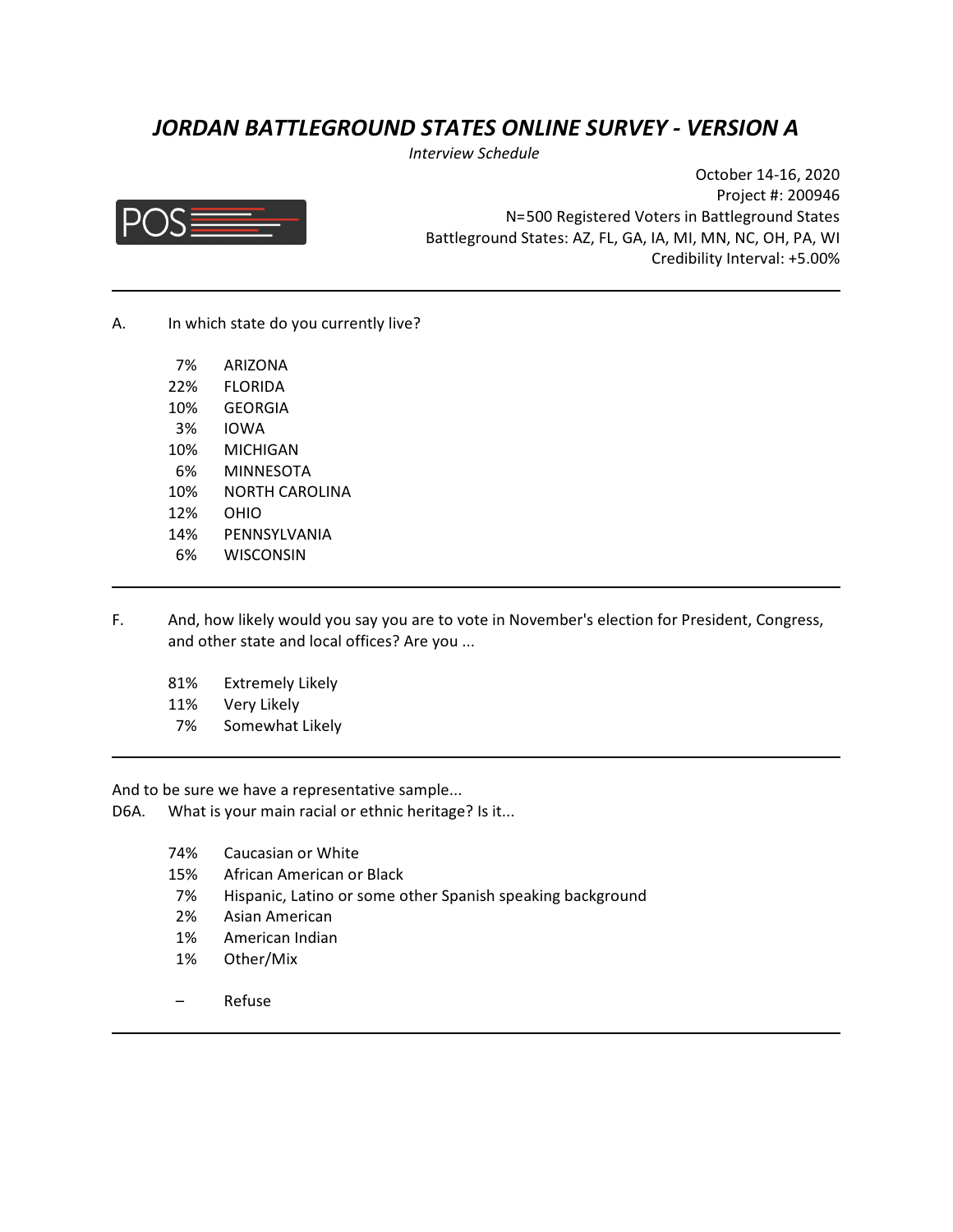*Jordan Battleground States Online Survey - Version A* Page 2 of 16 Page 2 of 16 *October 14-16, 2020*

D1. And, in what year were you born?

| 7%  | 18 - 24      |
|-----|--------------|
| 18% | 25 - 34      |
| 15% | $35 - 44$    |
| 17% | 45 - 54      |
| 19% | 55 - 64      |
| 24% | 65 AND AROVF |
|     |              |
|     | REFUSED      |

| D2. L | What is your gender? |                         |  |  |  |
|-------|----------------------|-------------------------|--|--|--|
|       | 48%                  | Male<br>52% Female      |  |  |  |
|       |                      | Identify some other way |  |  |  |

Turning to what's going on the country…

Now, I would like you to read several names of different people in politics. For each one, please indicate whether you have a very favorable, somewhat favorable, somewhat unfavorable, very unfavorable, no opinion, or if you've never heard of that person.

| <b>TOTAL</b><br><b>FAV</b> | <b>TOTAL</b><br><b>UNFAV</b> | <b>VERY</b><br><b>FAV</b> | <b>SMWT</b><br><b>FAV</b> | <b>SMWT</b><br><b>UNFAV</b> | <b>VERY</b><br><b>UNFAV</b> | HRD OF/<br><b>NO OPIN</b> | <b>NEVER</b><br><b>HEARD</b> |
|----------------------------|------------------------------|---------------------------|---------------------------|-----------------------------|-----------------------------|---------------------------|------------------------------|
| 1. Donald Trump<br>45%     | 53%                          | 30%                       | 16%                       | 10%                         | 44%                         | 1%                        | $\overline{\phantom{m}}$     |
| 2. Joe Biden<br>53%        | 45%                          | 36%                       | 17%                       | 11%                         | 34%                         | 2%                        | $\ast$                       |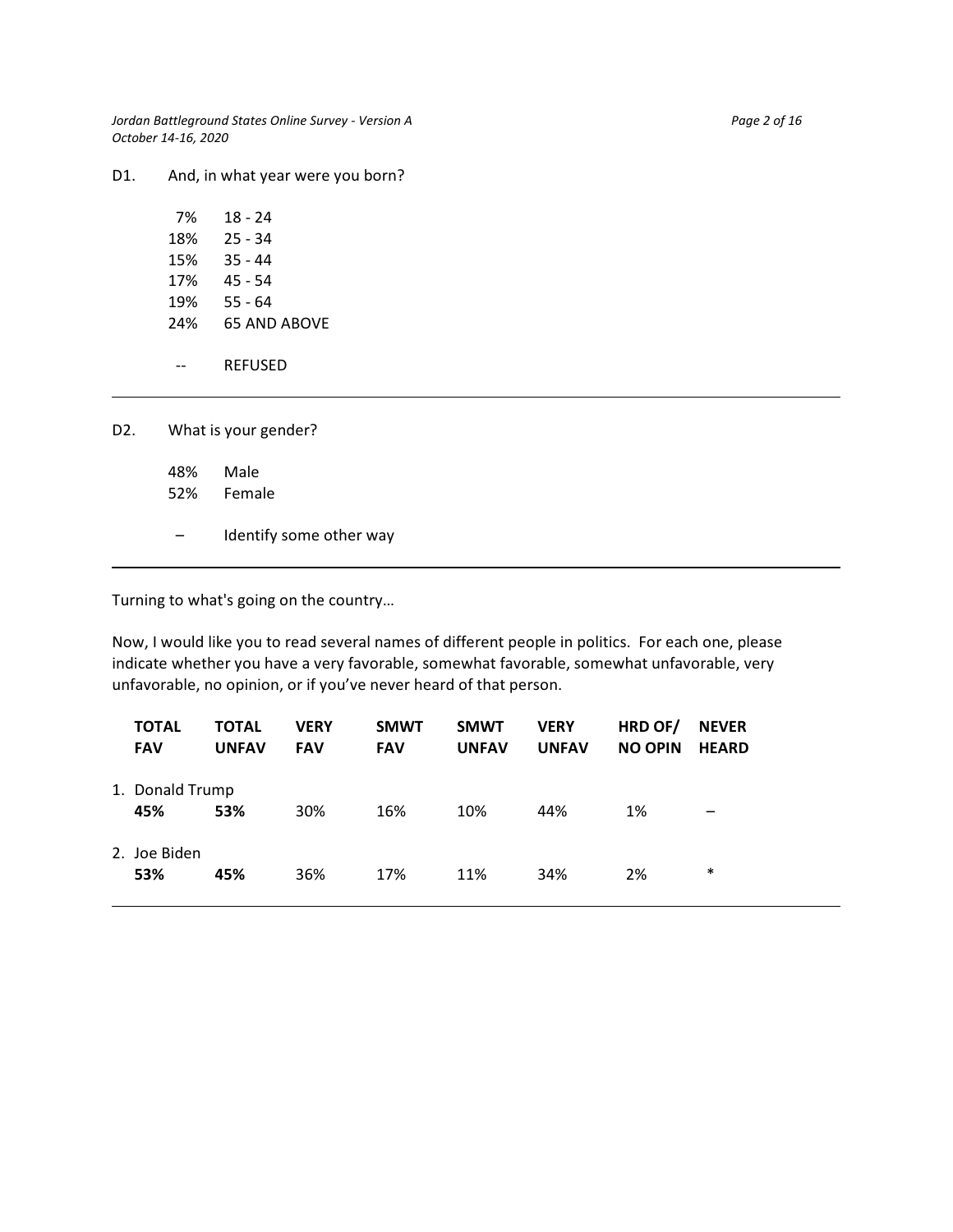*Jordan Battleground States Online Survey - Version A* Page 3 of 16 *October 14-16, 2020*

3. And, have you already voted in the November election?

33% Yes 67% No

#### **(ASKED IF NO, HAVE NOT VOTED IN Q3)**

4. How do you plan on voting in this election…

50% In-person at the polls on election day,

20% In-person at an early vote location, ...or... 28% By absentee or mail ballot?

- 3% Not Sure
- 5. If the election for President were held today, for whom would you vote if the candidates were...

Donald Trump, Republican ...and... Joe Biden, Democrat?

39% Definitely Trump

- 5% Probably Trump
- 1% Lean Trump
- 5% Hard Undecided/Not Sure
- \* Lean Biden
- 7% Probably Biden
- 43% Definitely Biden
- **45% TOTAL TRUMP**
- **50% TOTAL BIDEN**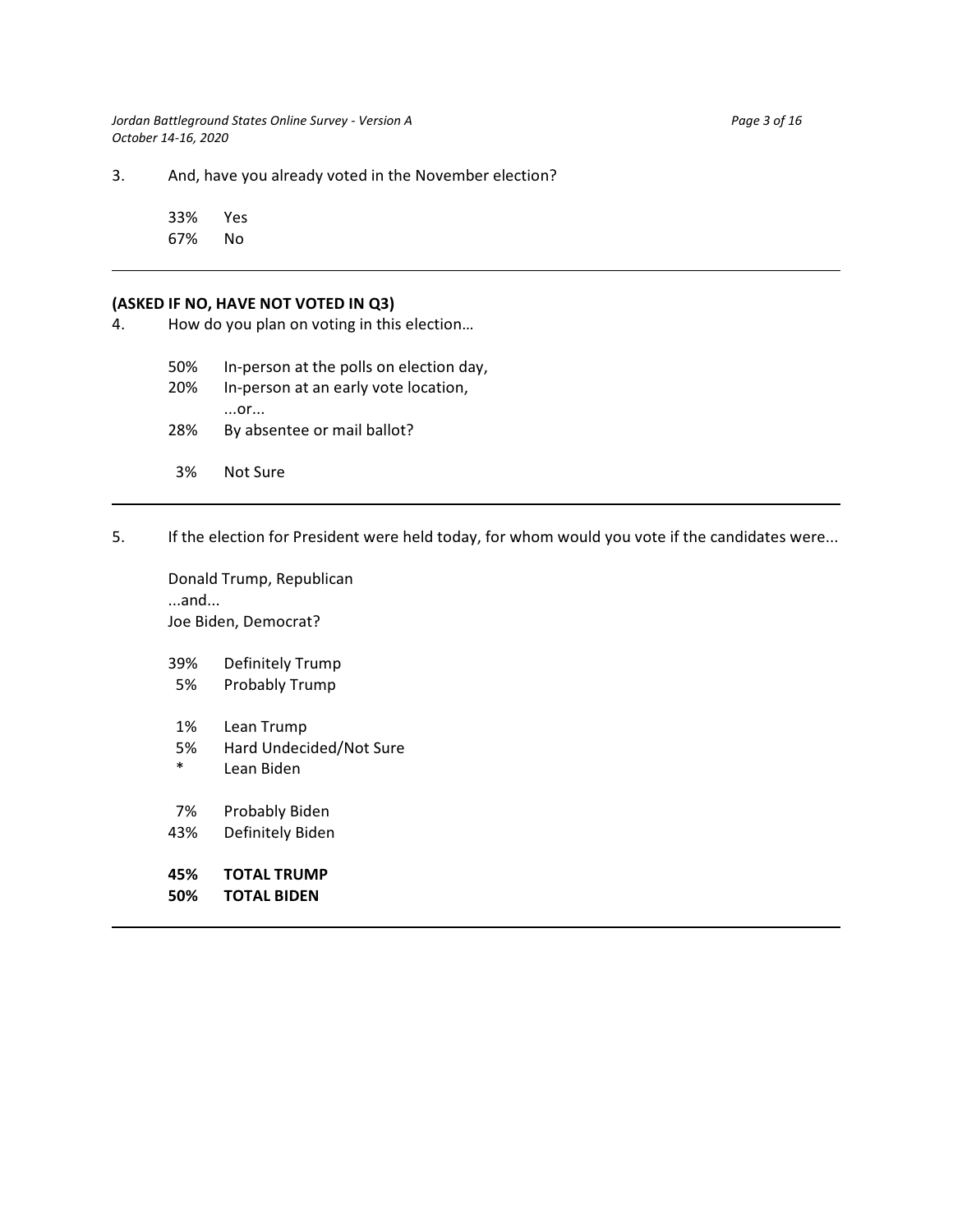*Jordan Battleground States Online Survey - Version A* Page 4 of 16<sup>*Page 4 of 16*<sup>*Page 4 of 16*<sup>*Page 4 of 16*<sup>*Page 4 of 16*<sup>*Page 4 of 16*<sup>*Page 4 of 16*<sup>*Page 4 of 16*</sub>*Page 4 of 16*<sup>*Page 4 of 16*<sup>*Page 4 of 16*</sub>*Pag</sup></sup></sup></sup></sup></sup></sup></sup></sup> October 14-16, 2020*

6. And, if the election for President were held today, for whom would you vote if the candidates were...

Donald Trump, Republican, Joe Biden, Democrat, Jo Jorgensen, Libertarian ...and... Howie Hawkins, Green Party?

- 39% Definitely Trump
- 5% Probably Trump
- \* Lean Trump
- 45% Definitely Biden
- 3% Probably Biden
- \* Lean Biden
- 1% Definitely Jorgensen
- \* Probably Jorgensen
- Lean Jorgensen
- \* Definitely Hawkins
- \* Probably Hawkins
- Lean Hawkins
- 3% Hard Undecided/Not Sure
- **45% TOTAL TRUMP**
- **49% TOTAL BIDEN**
- **1% TOTAL JORGENSEN**
- **1% TOTAL HAWKINS**
- 7. Generally speaking, do you believe you are better off or worse off than you were four years ago under President Obama?
	- 37% Better Off
	- 36% Worse Off
	- 22% About the Same
	- 4% Not Sure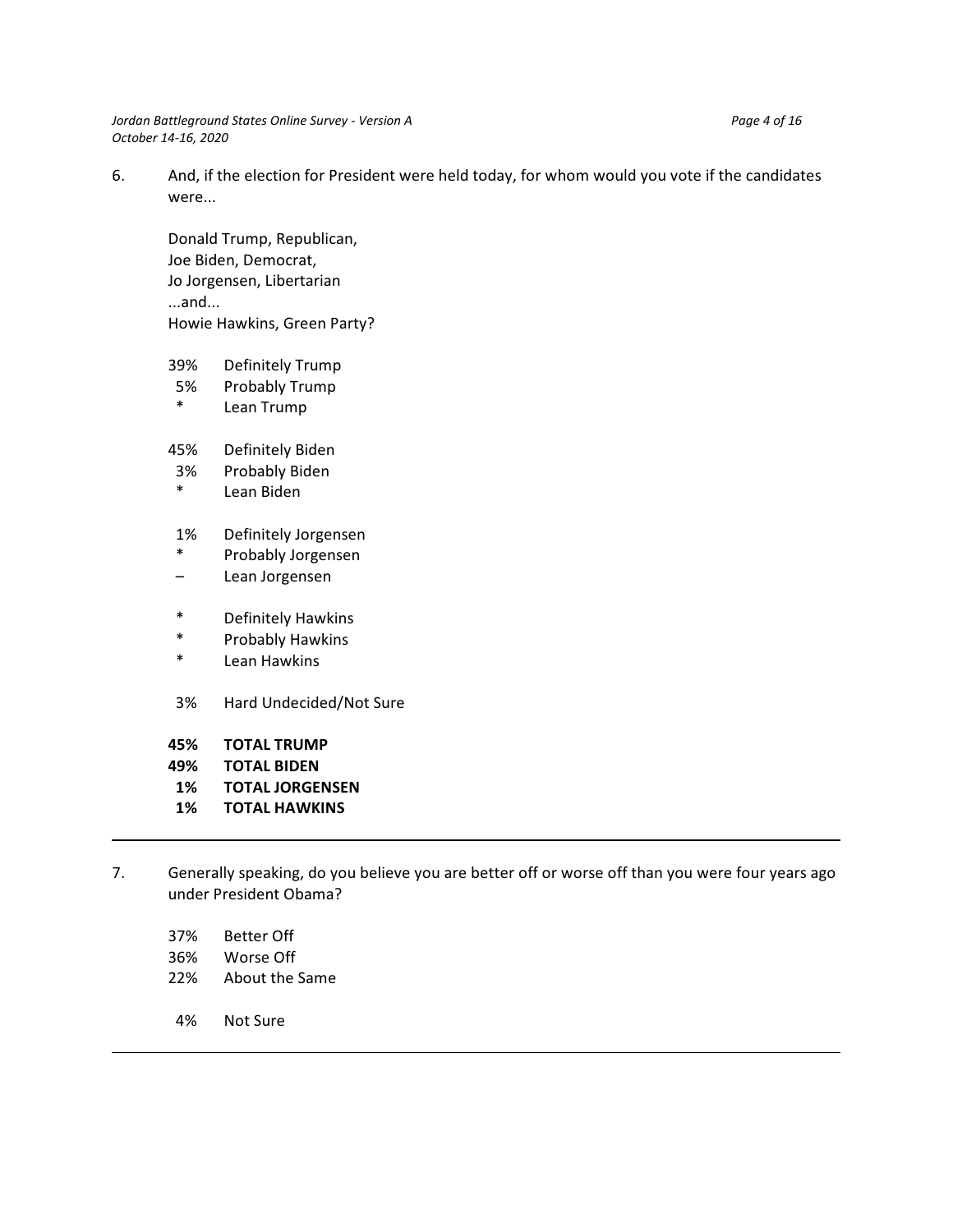*Jordan Battleground States Online Survey - Version A Page 5 of 16 October 14-16, 2020*

- 8. And, do you strongly approve, somewhat approve, somewhat disapprove, or strongly disapprove of the job Donald Trump is doing as President?
	- 27% Strongly Approve
	- 18% Somewhat Approve
	- 10% Somewhat Disapprove
	- 43% Strongly Disapprove
	- 2% Not Sure

## **45% TOTAL APPROVE**

## **53% TOTAL DISAPPROVE**

- 9. Now, more specifically, which one of the following best describes how you feel about President Trump and his policies…
	- 21% I approve of his policies and his personality and temperament
	- 31% I approve of many of his policies but not of his personality and temperament
	- 44% I disapprove of both his policies and his personality and temperament
	- 3% Not Sure

## **52% TOTAL APPROVE OF POLICIES**

- 10. And, which one of the following do you believe is the most important problem facing the country…
	- 42% Containing the coronavirus
	- 28% Rebuilding the nation's economy
	- 10% Restoring law and order
	- 9% Improving health care
	- 7% Healing the racial divide
	- 3% Not Sure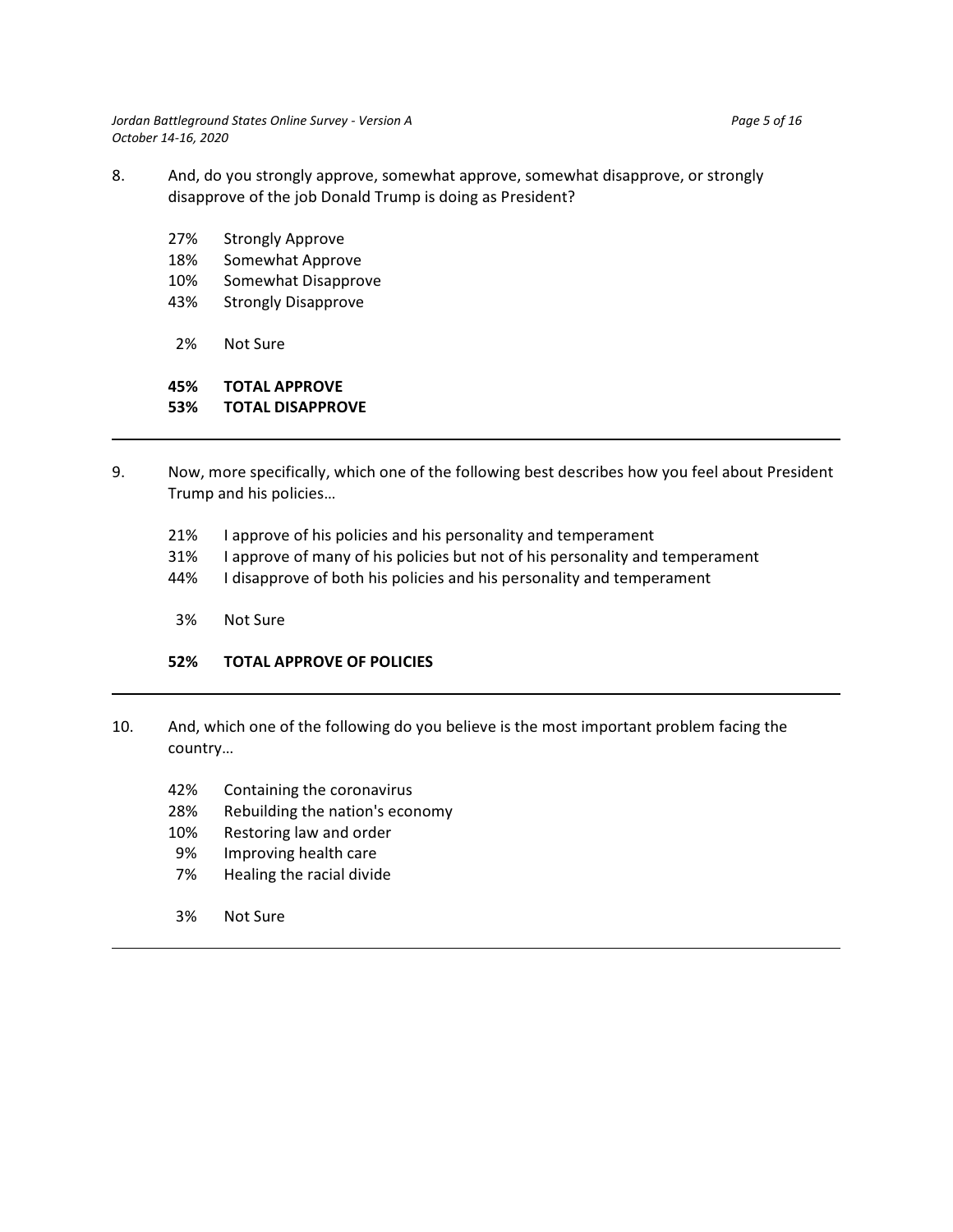And, which candidate for President do you believe would do the better job of handling each of the following issues…

| <b>Donald</b> | Joe          | <b>Not</b>  |
|---------------|--------------|-------------|
| <b>Trump</b>  | <b>Biden</b> | <b>Sure</b> |

## *Ranked by % Trump*

| 12. |                                                       | Rebuilding the nation's economy |     |  |  |  |  |  |
|-----|-------------------------------------------------------|---------------------------------|-----|--|--|--|--|--|
|     | 49%                                                   | 45%                             | 6%  |  |  |  |  |  |
| 11. | Containing coronavirus<br>38%                         | 52%                             | 10% |  |  |  |  |  |
| 13. | Protecting people with pre-existing conditions<br>37% | 53%                             | 11% |  |  |  |  |  |

- 14. And, do you think the situation with the coronavirus is getting much better, somewhat better, somewhat worse or much worse?
	- 11% Much Better
	- 23% Somewhat Better
	- 27% Somewhat Worse
	- 20% Much Worse
	- 17% Staying About the Same
	- 3% Not Sure
	- **33% TOTAL BETTER**
	- **47% TOTAL WORSE**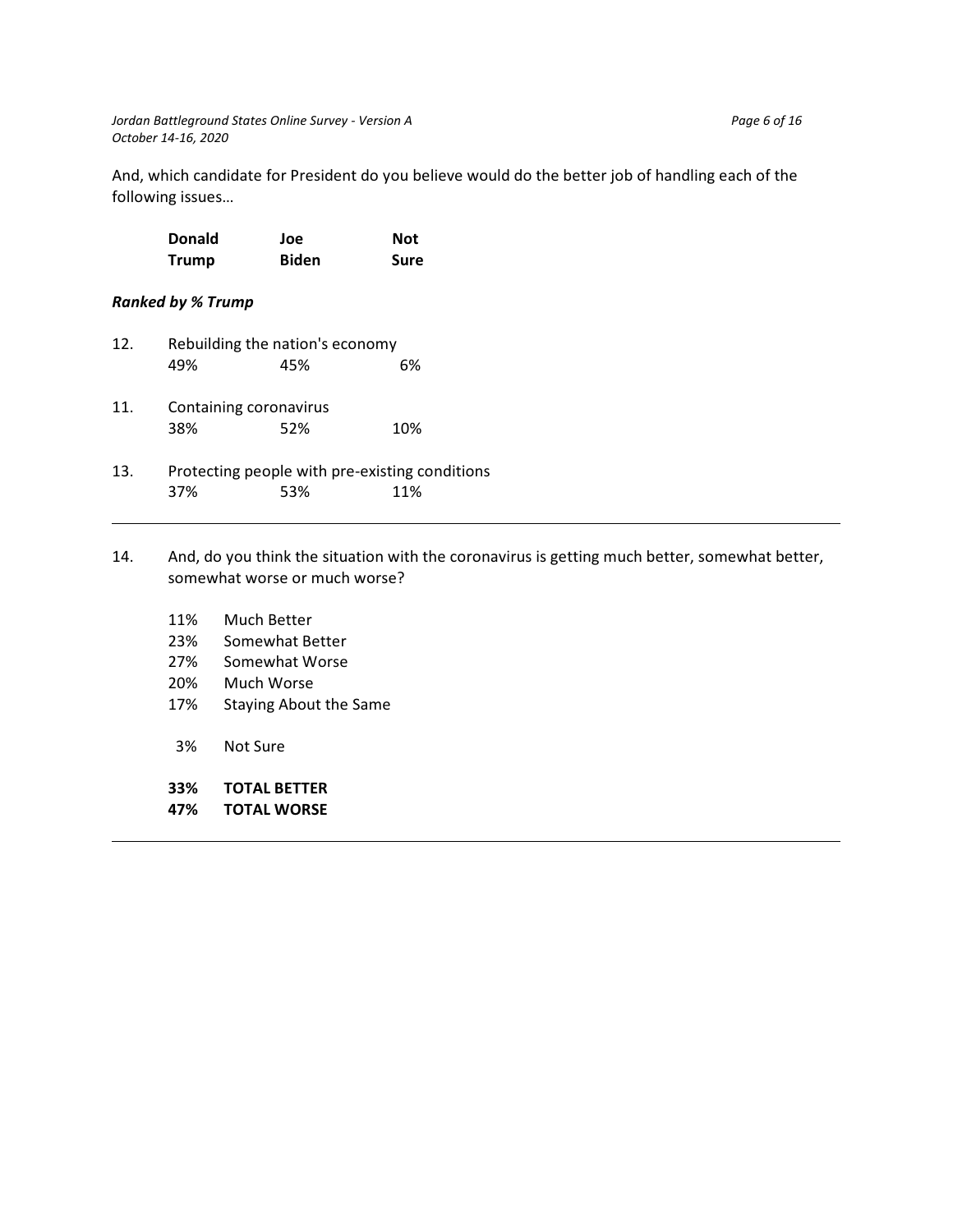*Jordan Battleground States Online Survey - Version A* Page 7 of 16 *October 14-16, 2020*

- 15. Do you think that medical treatments for the coronavirus have gotten much better, somewhat better or is there no real progress?
	- 18% Much Better
	- 40% Somewhat Better
	- 33% No Real Progress
	- 9% Not Sure

#### **58% TOTAL BETTER**

- 16. Do you think the economy is getting much better, somewhat better, somewhat worse or much worse?
	- 9% Much Better
	- 25% Somewhat Better
	- 28% Somewhat Worse
	- 18% Much Worse
	- 15% Staying About the Same
	- 5% Not Sure
	- **33% TOTAL BETTER**
	- **46% TOTAL WORSE**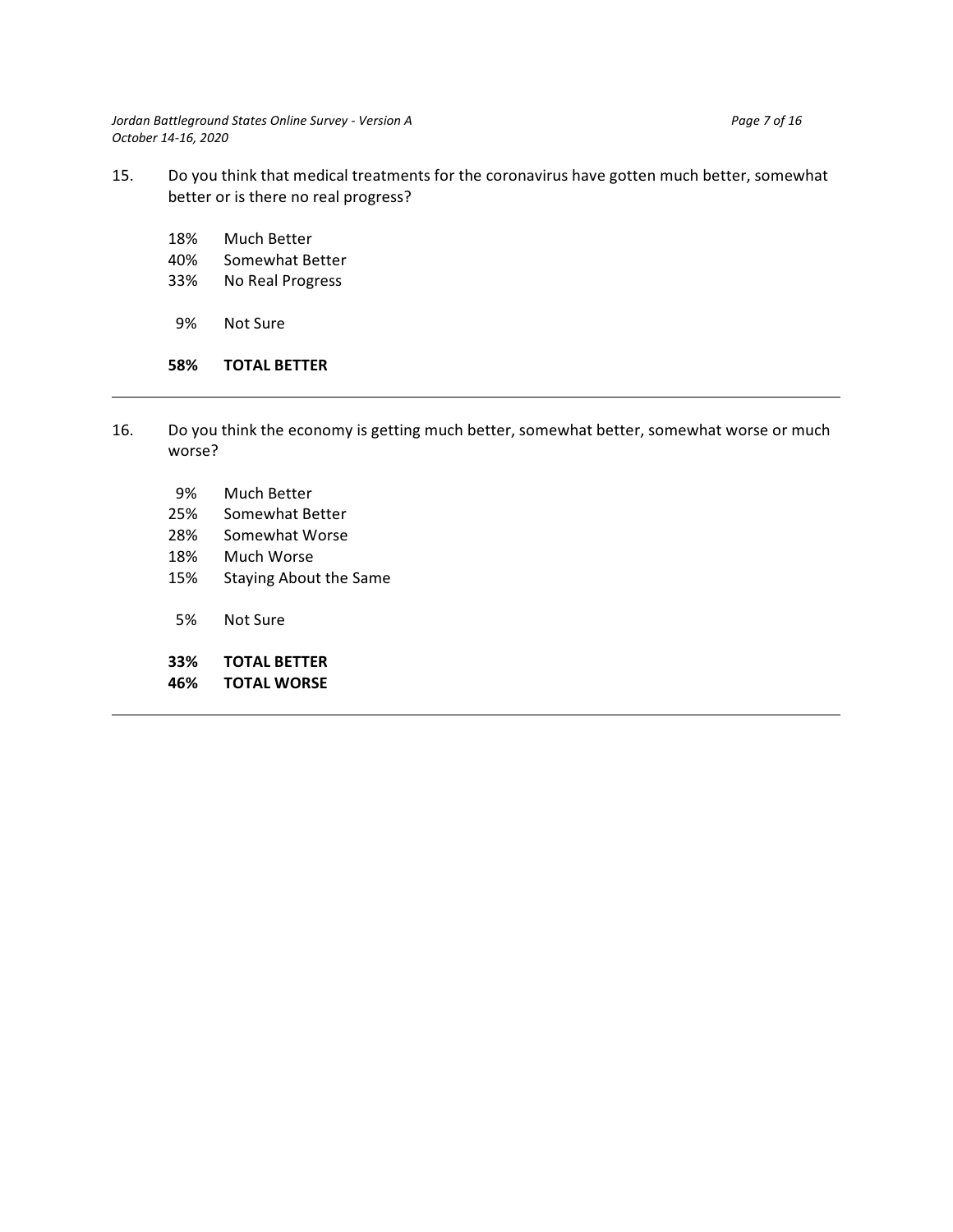Now, please indicate whether you strongly agree, somewhat agree, somewhat disagree or strongly disagree with each of the following statements…

| TOTAL      | TOTAL        | - Str | Smwt | Smwt         | . Str        | Not         |
|------------|--------------|-------|------|--------------|--------------|-------------|
| <b>AGR</b> | <b>DISAG</b> | Agr   | Agr  | <b>Disag</b> | <b>Disag</b> | <b>Sure</b> |

## *Ranked by % Total Agree*

|     |     |                                                                              |     |     |     | 23. More than 215,000 Americans have died of coronavirus, so it's ridiculous to say it's not a threat.     |
|-----|-----|------------------------------------------------------------------------------|-----|-----|-----|------------------------------------------------------------------------------------------------------------|
| 76% | 19% | 54%                                                                          | 22% | 10% | 9%  | 5%                                                                                                         |
|     |     |                                                                              |     |     |     |                                                                                                            |
|     |     |                                                                              |     |     |     | 24. Trump only recovered so quickly because, as president, he had the best medical care and                |
|     |     | experimental drugs not available to the rest of us.                          |     |     |     |                                                                                                            |
| 68% | 23% | 40%                                                                          | 28% | 15% | 9%  | 9%                                                                                                         |
|     |     |                                                                              |     |     |     |                                                                                                            |
|     |     |                                                                              |     |     |     | 26. Lots of businesses like factories, stores, airlines, and restaurants have closed due to the virus, and |
|     |     |                                                                              |     |     |     |                                                                                                            |
|     |     |                                                                              |     |     |     | are on the verge of bankruptcy. If we re-open the economy right now, many businesses can be                |
|     |     | saved and the economy will recover much sooner.                              |     |     |     |                                                                                                            |
| 57% | 33% | 24%                                                                          | 33% | 22% | 11% | 10%                                                                                                        |
|     |     |                                                                              |     |     |     |                                                                                                            |
|     |     |                                                                              |     |     |     | 17. These days, lots of people test positive for Covid but very few die and those that do are usually old  |
|     |     | or have serious pre-existing conditions like obesity or high blood pressure. |     |     |     |                                                                                                            |
| 53% | 38% | 22%                                                                          | 31% | 19% | 19% | 9%                                                                                                         |
|     |     |                                                                              |     |     |     |                                                                                                            |
|     |     |                                                                              |     |     |     | 20. New treatments and medicines are dramatically lowering the death rate from coronavirus.                |
| 51% | 34% | 18%                                                                          | 32% | 20% | 13% | 16%                                                                                                        |
|     |     |                                                                              |     |     |     |                                                                                                            |
|     |     |                                                                              |     |     |     | 22. President Trump supports health care coverage for those with pre-existing conditions.                  |
| 44% | 44% | 25%                                                                          | 19% | 13% | 31% | 12%                                                                                                        |
|     |     |                                                                              |     |     |     |                                                                                                            |
|     |     |                                                                              |     |     |     | 25. We shouldn't close down the economy and impose hardship on people because the virus really             |
|     |     | doesn't pose a mortal threat to the average person.                          |     |     |     |                                                                                                            |
|     |     |                                                                              |     |     |     |                                                                                                            |
| 41% | 52% | 19%                                                                          | 21% | 23% | 30% | 7%                                                                                                         |
|     |     |                                                                              |     |     |     |                                                                                                            |
|     |     | 18. The media has exaggerated the danger that coronavirus poses today.       |     |     |     |                                                                                                            |
| 40% | 53% | 19%                                                                          | 21% | 16% | 37% | 7%                                                                                                         |
|     |     |                                                                              |     |     |     |                                                                                                            |
|     |     | 28. A vaccine is coming soon that will solve the virus problem.              |     |     |     |                                                                                                            |
| 39% | 44% | 12%                                                                          | 27% | 23% | 21% | 16%                                                                                                        |
|     |     |                                                                              |     |     |     |                                                                                                            |
|     |     |                                                                              |     |     |     | 27. Getting the economy back is more important than containing the virus in the long term.                 |
| 37% | 55% | 18%                                                                          | 19% | 25% | 31% | 8%                                                                                                         |
|     |     |                                                                              |     |     |     |                                                                                                            |

*Continued...*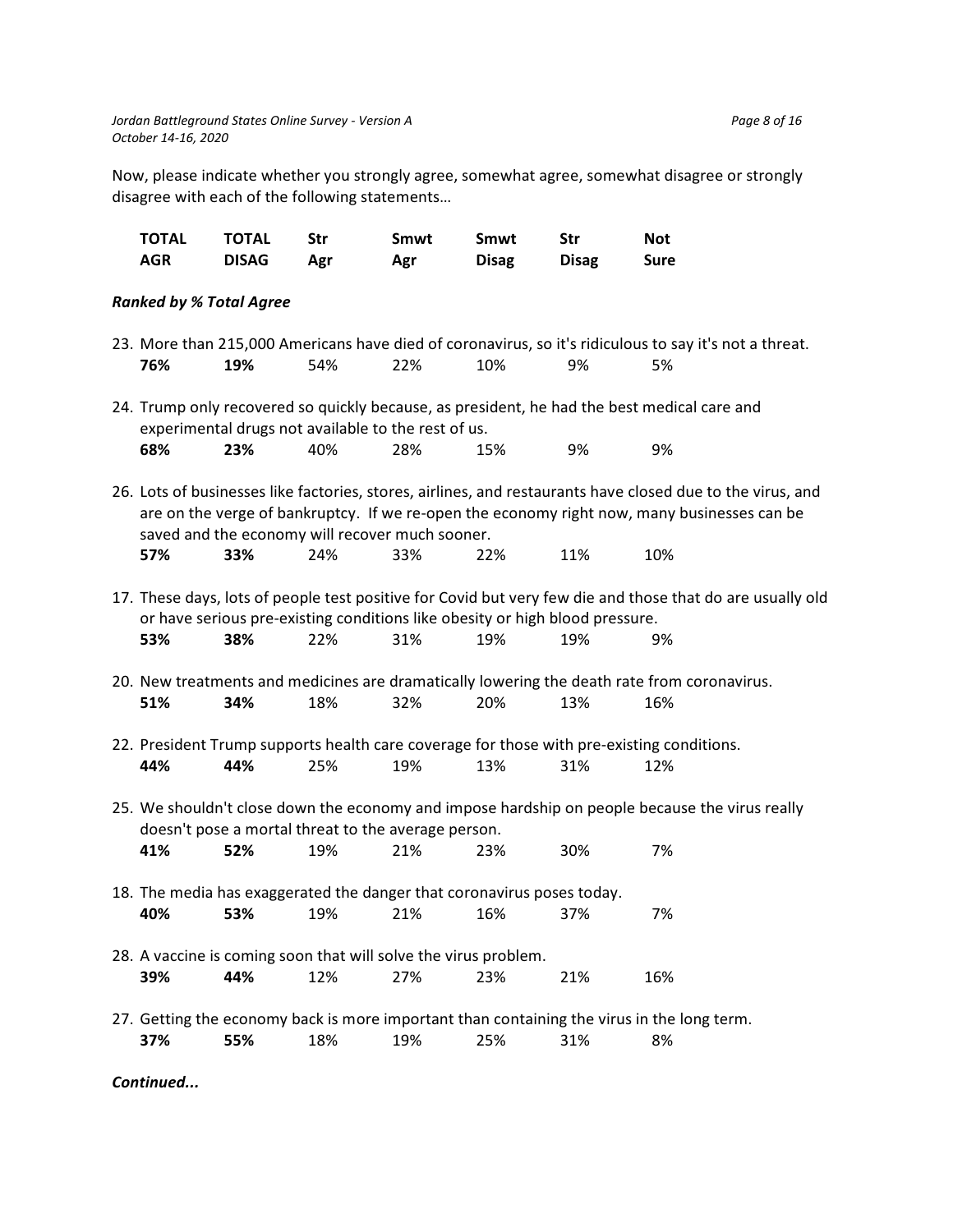*Jordan Battleground States Online Survey - Version A* Page 9 of 16 Page 9 of 16 *October 14-16, 2020*

| <b>TOTAL</b><br><b>AGR</b> | <b>TOTAL</b><br><b>DISAG</b>                                                     | <b>Str</b><br>Agr | Smwt<br>Agr | Smwt<br><b>Disag</b> | <b>Str</b><br><b>Disag</b> | <b>Not</b><br>Sure                                                                                            |
|----------------------------|----------------------------------------------------------------------------------|-------------------|-------------|----------------------|----------------------------|---------------------------------------------------------------------------------------------------------------|
| 36%                        | 21. President Trump's recovery proves that there is a cure for the virus.<br>52% | 17%               | 19%         | 17%                  | 35%                        | 12%                                                                                                           |
| 27%                        | 66%                                                                              | 12%               | 15%         | 23%                  | 43%                        | 19. Even if I get coronavirus, it doesn't really pose much of a threat to my life or that of my family.<br>7% |

Now please indicate if you strongly agree, somewhat agree, somewhat disagree or strongly disagree with the following statements regarding President Trump…

| TOTAL<br><b>AGR</b>                                                                                                              | <b>TOTAL</b><br><b>DISAG</b>                                     | Str<br>Agr | Smwt<br>Agr | Smwt<br><b>Disag</b> | Str<br><b>Disag</b> | Not<br>Sure |  |
|----------------------------------------------------------------------------------------------------------------------------------|------------------------------------------------------------------|------------|-------------|----------------------|---------------------|-------------|--|
| <b>Ranked by % Total Agree</b>                                                                                                   |                                                                  |            |             |                      |                     |             |  |
|                                                                                                                                  | 30. The President still doesn't take the virus seriously enough. |            |             |                      |                     |             |  |
| 62%                                                                                                                              | 35%                                                              | 45%        | 17%         | 17%                  | 18%                 | 3%          |  |
|                                                                                                                                  | 32. I admire Trump for going back to work.                       |            |             |                      |                     |             |  |
| 47%                                                                                                                              | 46%                                                              | 29%        | 18%         | 10%                  | 36%                 | 7%          |  |
| 31. Getting sick has made Trump more empathetic with people who got the virus and more<br>understanding of what they go through. |                                                                  |            |             |                      |                     |             |  |
| 36%                                                                                                                              | 55%                                                              | 14%        | 22%         | 16%                  | 39%                 | 9%          |  |
|                                                                                                                                  | 29. The President's tone has become softer since he got sick.    |            |             |                      |                     |             |  |
| 28%                                                                                                                              | 59%                                                              | 9%         | 18%         | 19%                  | 39%                 | 13%         |  |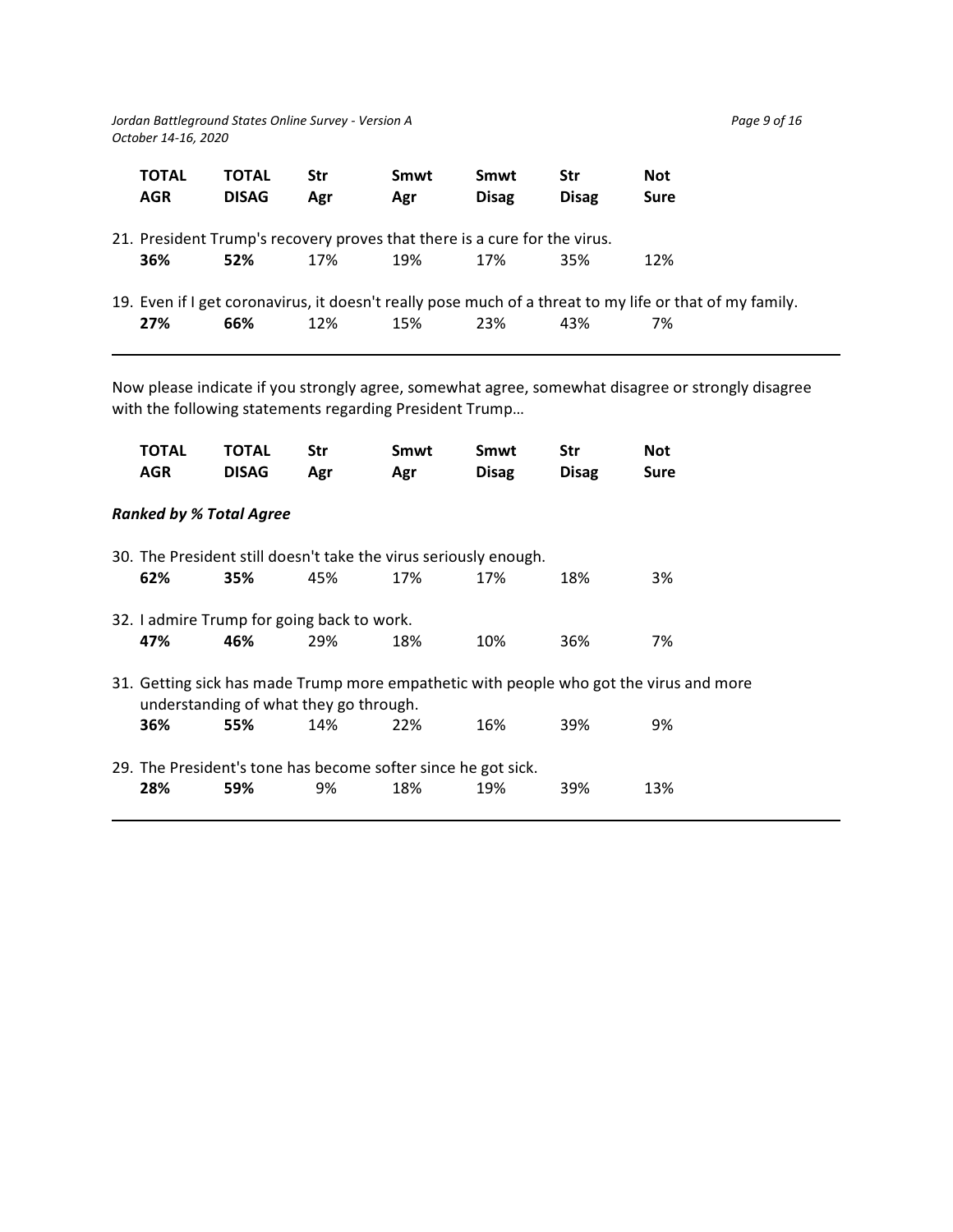*Jordan Battleground States Online Survey - Version A* Page 10 of 16 Page 10 of 16 *October 14-16, 2020*

- 33. On a different topic, would you support or oppose a new constitutional amendment limiting the size of the Supreme Court to nine justices?
	- 25% Strongly Support
	- 22% Somewhat Support
	- 11% Somewhat Oppose
	- 9% Strongly Oppose
	- 32% Not Sure

**48% TOTAL SUPPORT 20% TOTAL OPPOSE**

- 
- 34. Do you agree or disagree with some Democrats' plans to pack the Supreme Court by increasing the number of Supreme Court Justices so that they can add liberal justices to offset Trump's appointments?
	- 18% Strongly Agree
	- 19% Somewhat Agree
	- 13% Somewhat Disagree
	- 32% Strongly Disagree
	- 19% Not Sure

**36% TOTAL AGREE**

- **44% TOTAL DISAGREE**
- 35. Joe Biden won't say whether or not he favors packing the Supreme Court because that would distract from his campaign's message. Do you think he's really believes that, or do you believe that he secretly plans to pack the Court but doesn't want to say so?
	- 26% Biden really believes that
	- 40% Biden secretly plans on packing the court
	- 34% Not Sure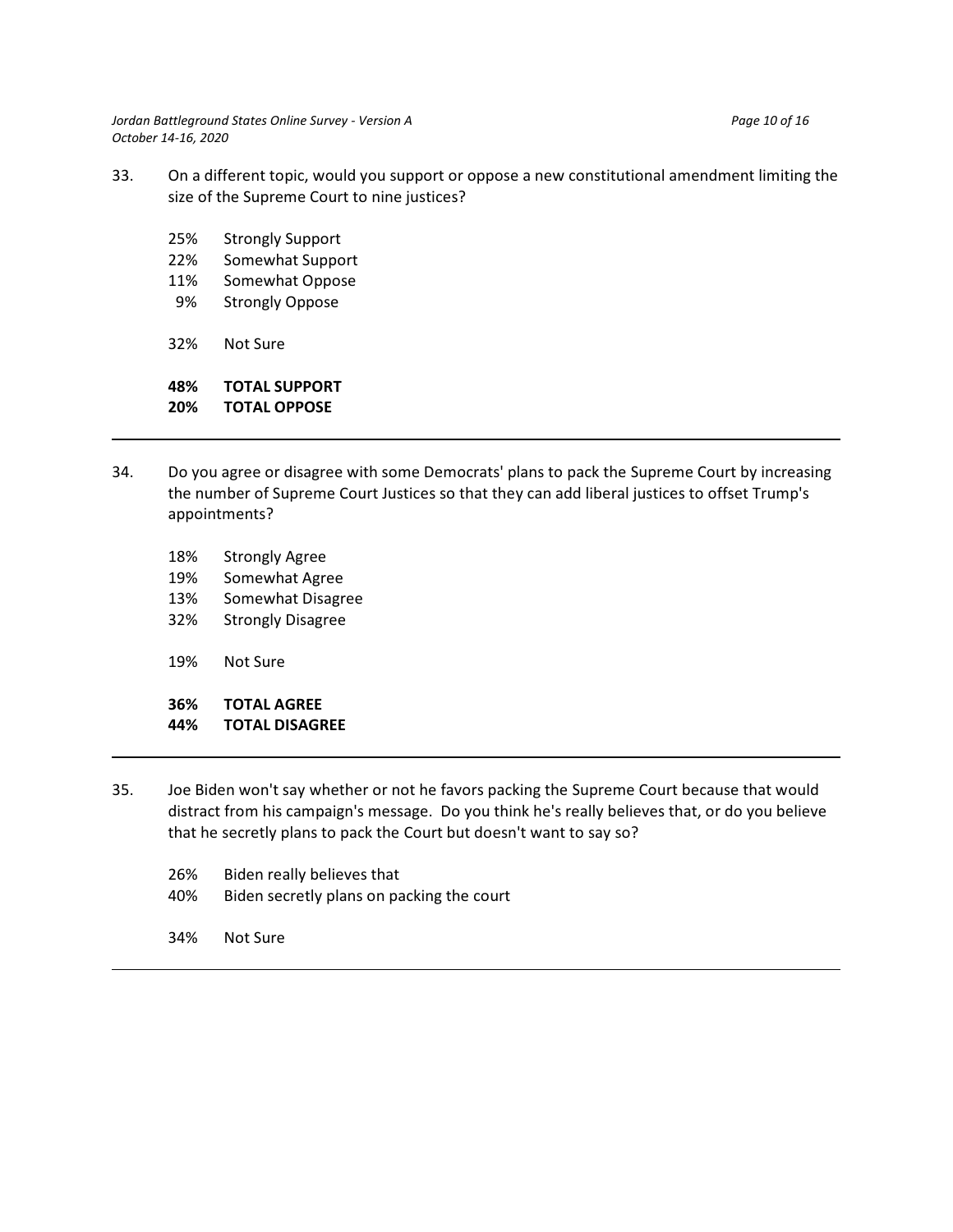Now, please indicate whether you strongly agree, somewhat agree, somewhat disagree or strongly disagree with each of the following statements regarding the Supreme Court…

| TOTAL | TOTAL        | - Str | Smwt | Smwt         | Str          | Not         |
|-------|--------------|-------|------|--------------|--------------|-------------|
| AGR   | <b>DISAG</b> | Agr   | Agr  | <b>Disag</b> | <b>Disag</b> | <b>Sure</b> |

### *Ranked by % Total Agree*

40. Increasing the number of Supreme Court Justices is a bad idea. It would set a precedent that would essentially allow every President to add new justices until his point of view prevails, and will make a mockery of the Supreme Court.

| 64% | 19% | 38% | 26% | 9% | 10% | 17% |
|-----|-----|-----|-----|----|-----|-----|
|-----|-----|-----|-----|----|-----|-----|

- 38. The Supreme Court has had nine justices for 150 years. Trying to stack the Court to pre-determine its decisions is very dangerous and would upset the system of checks and balances that is the basis of our democracy. **63% 19%** 37% 26% 10% 9% 18%
- 41. The last time a President tried to pack the Supreme Court was more than 80 years ago and it was soundly defeated. It's still a bad idea. **59% 19%** 36% 22% 13% 7% 22%
- 36. Amy Coney Barrett, Trump's appointee to the Supreme Court should be confirmed by the Senate. **52% 32%** 34% 18% 9% 24% 15%
- 37. President Trump should not be trying to fill Ruth Bader Ginsburg's seat before the election. **51% 40%** 37% 14% 11% 29% 9%
- 39. The Court has become too right wing. If Amy Coney Barrett is confirmed, there will be six conservatives and only three liberals. We need to add liberal judges to restore a proper balance. **45% 39%** 24% 21% 14% 25% 16%
- 42. Unless we add justices to the Supreme Court, it will likely strike down the Affordable Care Act and leave twenty million people without health insurance. We need to pack the court to save Obamacare.

| 37%<br>45% | 18% | 18% | 18% | 28% | 18% |
|------------|-----|-----|-----|-----|-----|
|------------|-----|-----|-----|-----|-----|

- 43. Unless we add justices to the Supreme Court, it will likely strike down Roe v. Wade and ban abortion. We need to pack the court to protect a woman's right to an abortion. **35% 47%** 18% 17% 18% 29% 18%
- 44. If the Supreme Court strikes down Roe v. Wade, only a few states will likely outlaw abortion, so it's not that big of a deal. **30% 48%** 11% 19% 14% 33% 23%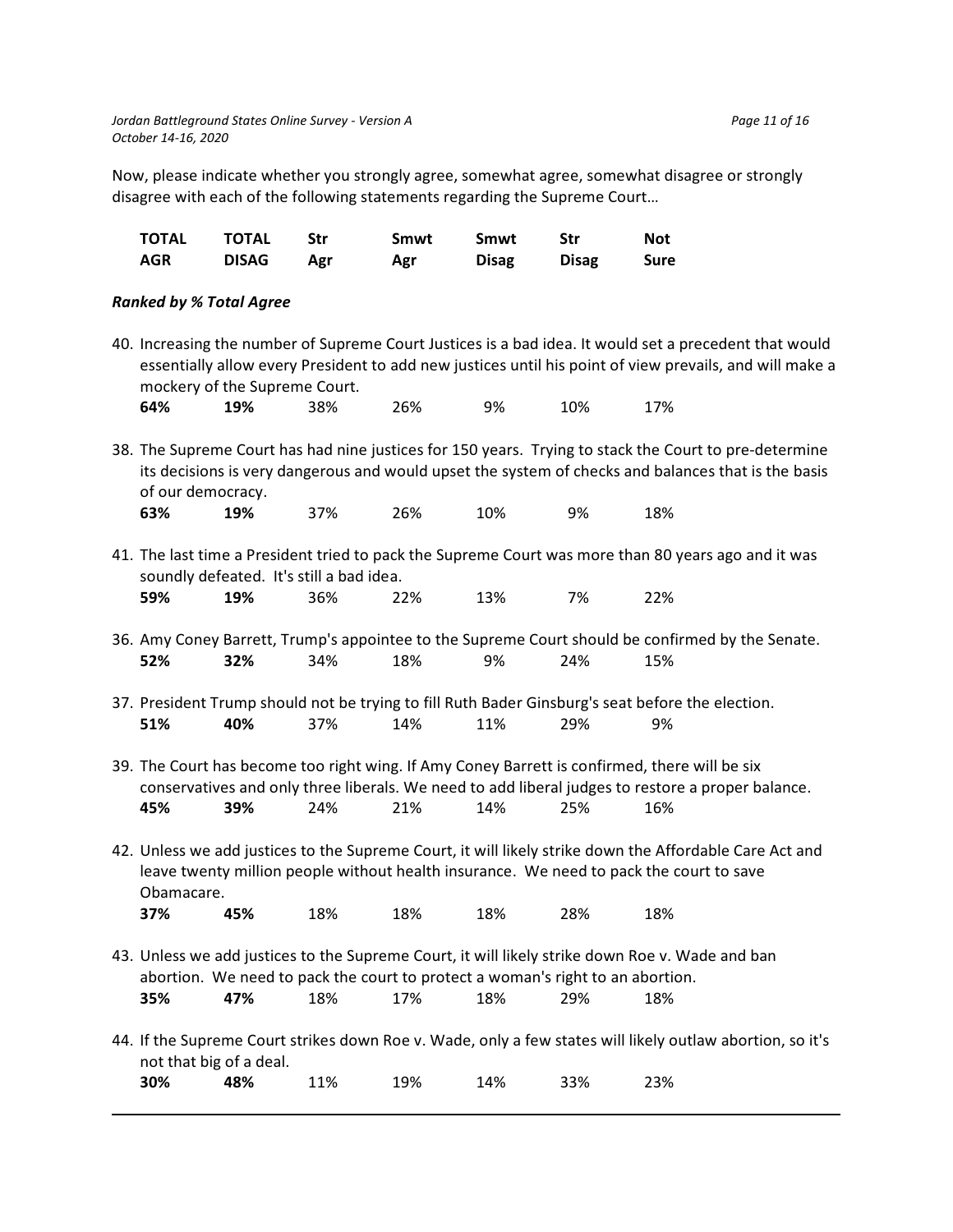Do you support keeping these states closed or would you want to reopen them?

- 49% Support Keeping States Close
- 37% Reopen States
- 14% Not Sure
- 46. Some say that unless all the states open, the country will not regain the jobs we lost and it would lead to a deep recession. Do you support or oppose immediately re-opening the entire country for business?
	- 23% Strongly Support
	- 24% Somewhat Support
	- 24% Somewhat Oppose
	- 20% Strongly Oppose
	- 9% Not Sure

## **47% TOTAL SUPPORT**

## **44% TOTAL OPPOSE**

- 47. If President Trump issues an executive order telling the Justice Department not to prosecute anyone for simple possession of marijuana, would you approve or disapprove of that action?
	- 39% Strongly Approve
	- 26% Somewhat Approve
	- 13% Somewhat Disapprove
	- 11% Strongly Disapprove
	- 11% Not Sure
	- **65% TOTAL APPROVE**
	- **24% TOTAL DISAPPROVE**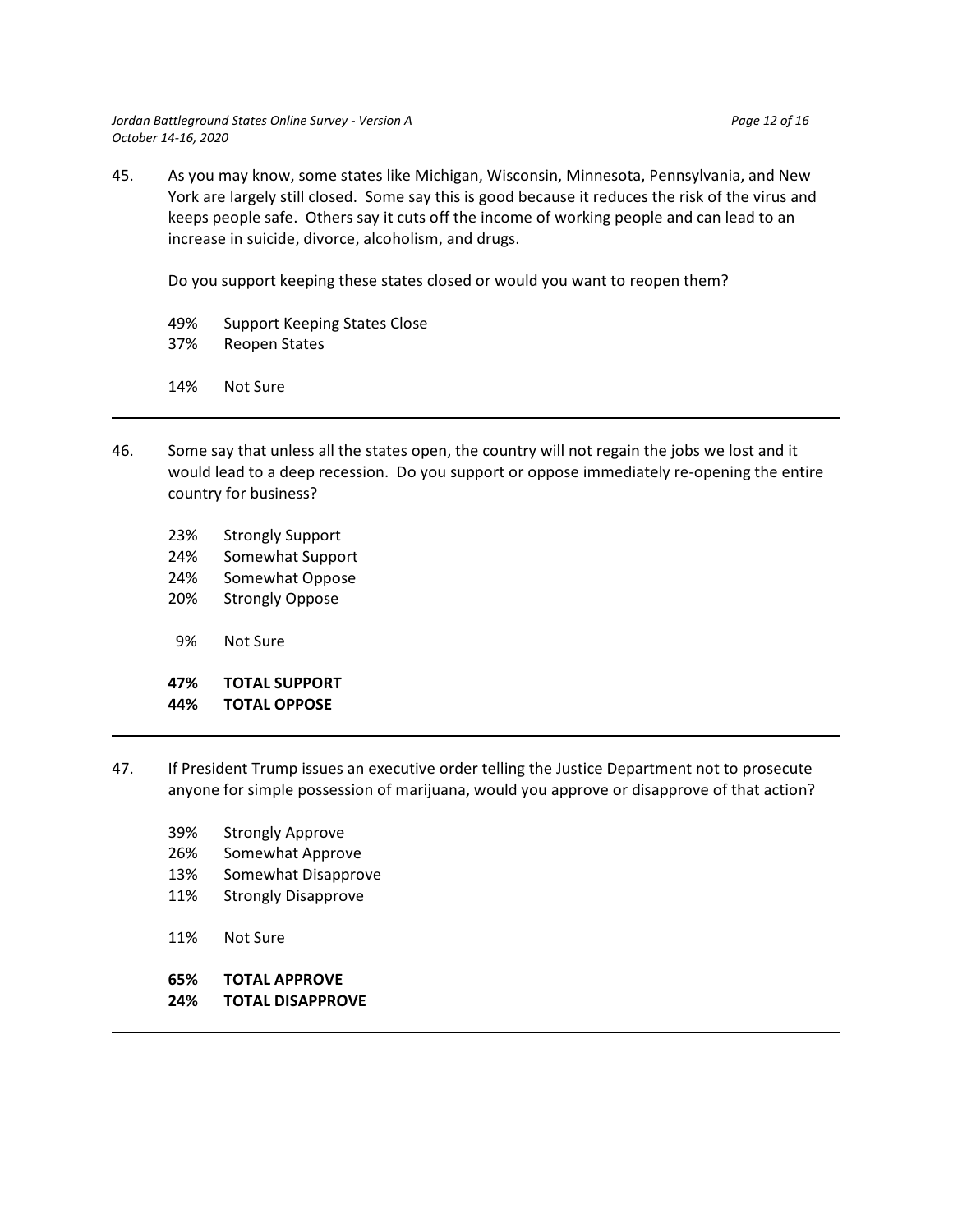*Jordan Battleground States Online Survey - Version A* Page 13 of 16 Page 13 of 16 *October 14-16, 2020*

- 48. Would such an order make you more likely or less likely to vote for Trump or would it make no difference in your vote?
	- 13% Much More Likely
	- 9% Somewhat More Likely
	- 5% Somewhat Less Likely
	- 6% Much Less Likely
	- 63% Makes No Difference
	- 5% Not Sure

## **22% TOTAL MORE LIKELY**

## **10% TOTAL LESS LIKELY**

- 49. On the issue of Medicare and Social Security, which point of view comes closest to your own?
	- 15% Biden will cut Social Security and Medicare 37% Trump will cut Social Security and Medicare 9% Both of them will cut Social Security and Medicare 23% Neither one of them will cut Social Security and Medicare 17% Not Sure
- 50. As you may know, President Trump has ordered drug companies to charge no more than the cheapest price they charge for that drug anywhere in the world. He has also approved the importation of cheaper drugs from Canada. And he has banned payments to middlemen. Do you think he will follow through on these steps or are they just things he's saying to win votes?
	- 46% Trump will follow through on these steps
	- 45% They are just things he's saying to win votes
	- 9% Not Sure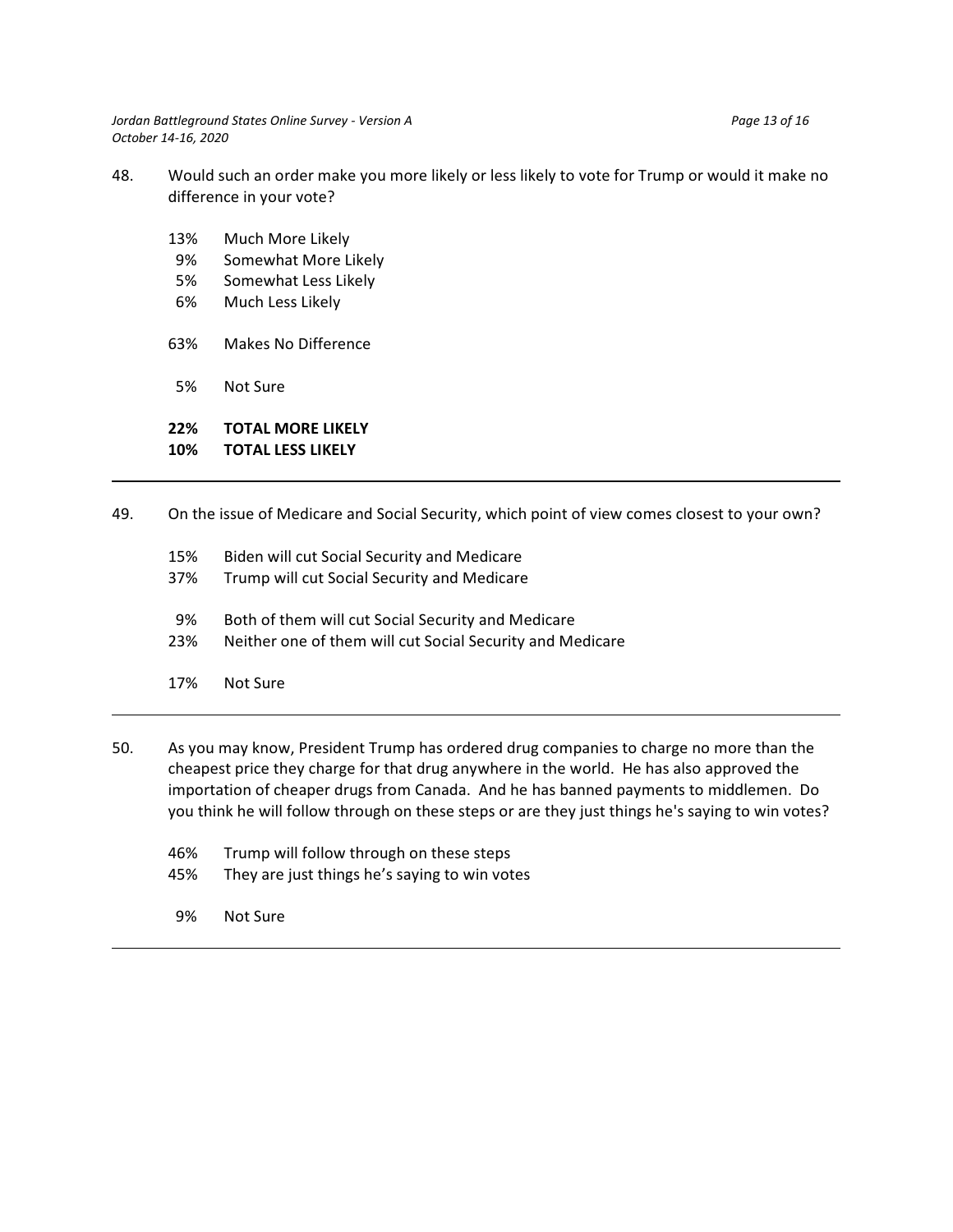*Jordan Battleground States Online Survey - Version A* Page 14 of 16<sup>*Page 14 of 16*<sup>*Page 14 of 16*<sup>*Page 14 of 16*<sup>*Page 14 of 16*<sup>*Page 14 of 16*<sup>*Page 14 of 16*<sup>*Page 14*</sub> *of 16*<sup>*Page 14 of 16*<sup>*Page 14*</sub> *of 16*<sup>*</sup></sup></sup></sup></sup></sup></sup></sup></sup></sup> October 14-16, 2020*

- 51. And, if the President followed through on taking these steps, how much do you think they will lower prescription drug prices?
	- 26% A Lot
	- 35% A Little
	- 27% Not much at all
	- 12% Not Sure

## **61% TOTAL A LOT/LITTLE**

52. Do you happen to take insulin shots?

 8% Yes 92% No

## **(ASKED IF YES, TAKE INSULIN SHOTS IN Q52)**

- 53. As you may know, Trump has ordered big cuts in what drug companies charge of insulin... Do you think this step will lower the price of insulin...
	- 38% A Lot
	- 34% A Little
	- 24% Not much at all
	- 4% Not Sure
	- **72% TOTAL A LOT/A LITTLE**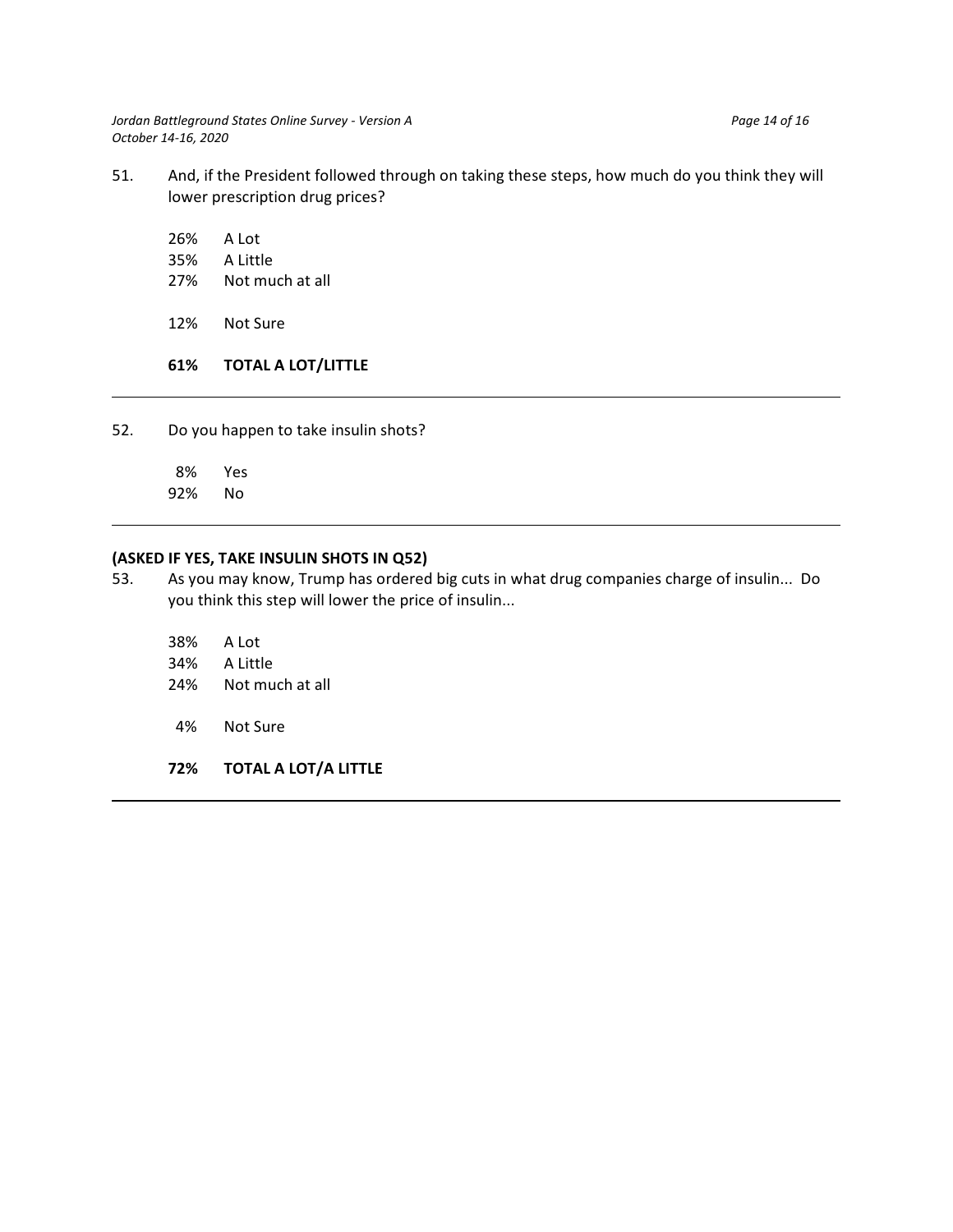Now, just a few demographic questions…

- D3. And what is the last grade you completed in school?
	- \* Some Grade School (Grades 1-8)
	- 2% Some High School (Grades 9-11)
	- 25% Graduated High School (Grade 12)
	- 7% Technical/Vocational School
	- 29% Some College
	- 27% Graduated College
	- 10% Post-Graduate

*63% LESS COLLEGE*

*37% COLLEGE+*

D4A. In politics today, do you consider yourself to be a....

- 20% Strong Republican
- 11% Not-So-Strong Republican
- 8% Lean to Republicans
- 19% Independent/Something Else
- 7% Lean to Democrats
- 8% Not-So-Strong Democrat
- 27% Strong Democrat

### **39% TOTAL REPUBLICAN**

**42% TOTAL DEMOCRAT**